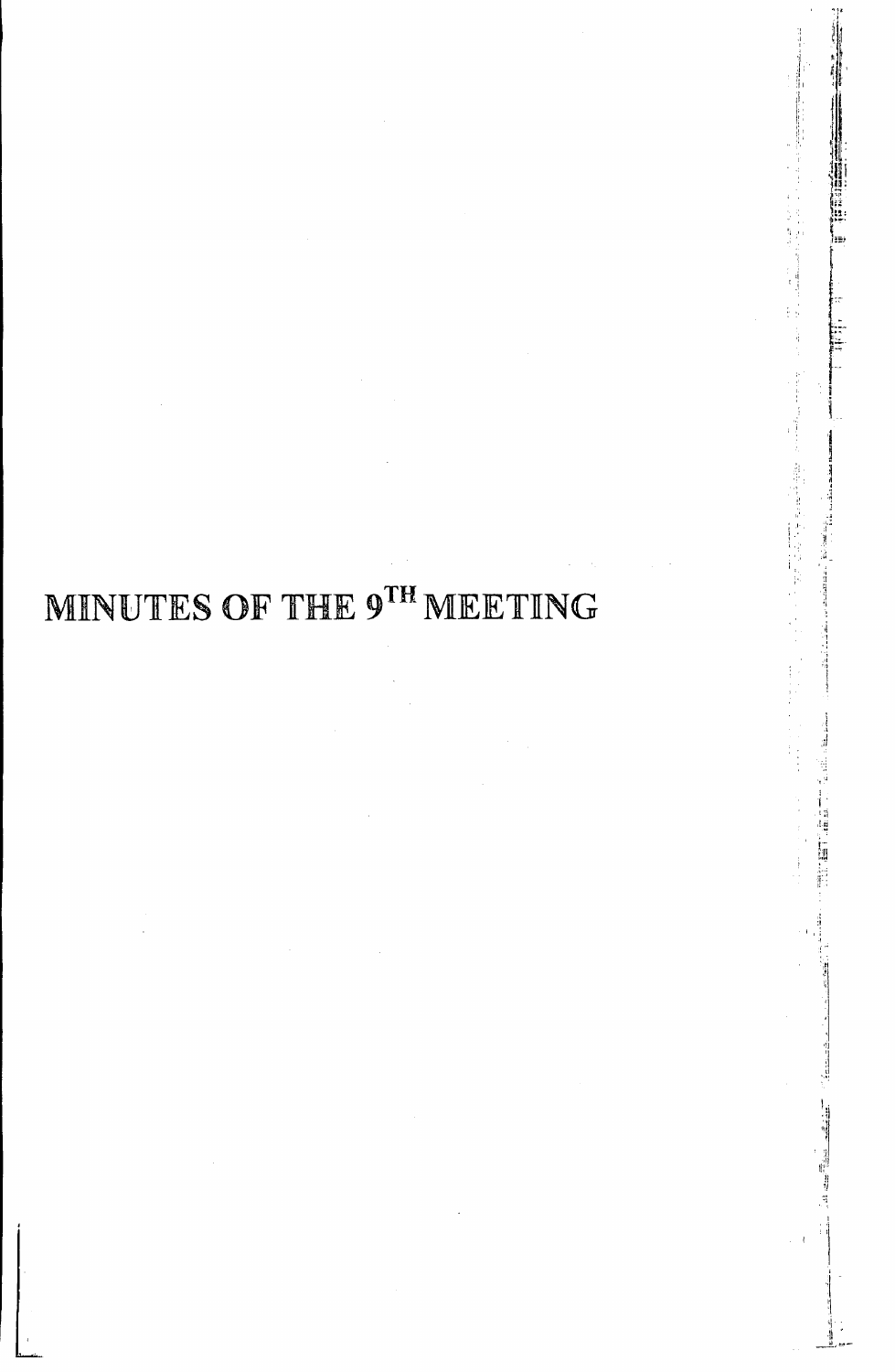MINUTES OF THE MEETING OF THE EXECUTIVE COMMITTEE OF POARD OF GOVERNORS OF THE HOUSING SCHEME FOR FEDERAL COVERNMENT EMPLOYETS ON OWNFRSHIP BASIS AT ISLAMABAD HELD ON 6.7.1989

aansa

The Ninth meeting of the Executive Committee of the Board of Governors of the Fousing Scheme for Federal Government Employees on ownership basis in Islamabad was held in the Works Division on 6th July 1989. The following attended the meeting :

> a. Mr S A S Ainuddin Additional Secretary Incharge (H&W)

President in Chair  $\begin{bmatrix} 1 \\ 1 \\ 1 \\ 1 \end{bmatrix}$ 

 $\epsilon$ 

₹∲.  $\frac{1}{2}$ 

 $\frac{1}{2}$ 

 $\frac{1}{2}$ 

en an an an

**Contractor** 

 $\mathbf{i}_i$ 

fa<br>Su  $\begin{bmatrix} 1 \\ 1 \\ 1 \end{bmatrix}$ 

 $\hat{A}$  $\mathcal{F}(\mathcal{G})$ 

b. Mr A Rashid K Paloch Joint Secretary (Works)

Senior Vice President

c'. Mr Hameed Akhtar Mani Financial Advisor(Works)

Member

Member

Joint Secretary Cabinet Division.

d. Mr Samiullah Khan

- $2.$
- The following were also in attendance :
	- a. Mr Sarshar Ali Malik OSD(P&EC) Works Division.
	- b. Mar M Rasul Khan Superintending Engineer Pak PWD Islamabad
	- c. Mr Perviez Akhtar Section Officer Works Division.

The cases of the employees of Planning and Development Division 3. whose declarations had been got verified and the cases of those applicants who had furnished documentary evidence in support of their declarations were discussed and the following decisions were taken :-

> a. Mrs Aneesa Farooqi, Joint Chief Economist, Planning and Development Pivision had indicated ownership of a house at Karachi in her declaration of assets, which was gifted to her adult son in July 1988. In a subsequent statement, furnished to the Executive Committee, she stated that the said property was a commercialised building. The Executive Committee decided to pend the case till she submits documentary proof regarding the change of ownership and the exact nature of the property.

> > Contd..P/2.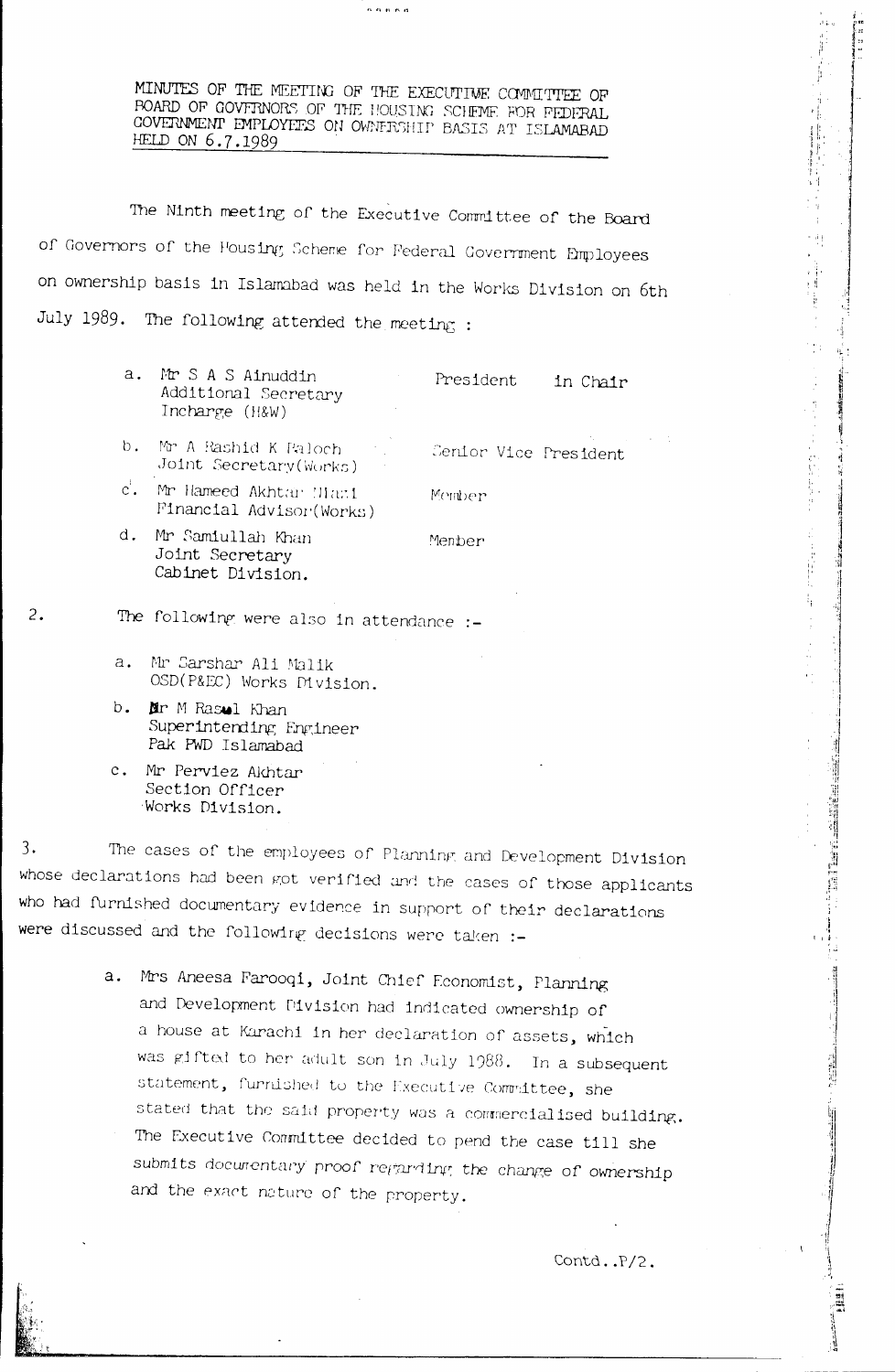- b. Dr. Shaukat Kazmi, Joint Chief Economist, Planni and Development Division owns a Flat at Karachi He may be accorded priority-Il.
- c. The wife of Mr. Mussarat Ali Kiwn, Chief, Planning and Development Division owns a house at Lahore. He may be accorded priority-II.
- d. The wife of Mr Muhammad Hanif, Deputy Chief Planning and Development Division owns a flat at Lahore. He may be given priority-II.
- e. The following officers whose declarations were checked and found correct, may be given provisional allotment orders :
	- Category-I (1) Mr Tahir Saleem (Project Director National Fertilizer Development Centre Planning & Development Division, Islamabad
	- (2) Mr S Zahoor Hussain Gillani Category-II Section Officer, Planning and Development Division, Islamabad.
	- (3) Mr Aijaz Akhtar, Chief (PP&H Section) Category-II Planning and Development Division, Islambad.
- f. The documents furnished by Mr Ilyas Lodhi, Joint Secretary Ministry of Petroleum and Natural Resources, Islamabad were examined and it was decided to allot him a Category-I house.
- g. Mr Shamsul Hoda Azizi, Deputy Secretary, Management Services Division may be given provisional allotment of a Category-II house, after verification of the authenticity of the letter submitted by him regarding sale of his flat.
- h. The documents furnished by Mr. M. Rafiq Chuhan, Section Officer Cabinet Division, Rawalpindi were examined and it was decided to allot him a Category-II House.
- 1. Mr Abdul Latif Joint Secretary (Retd), Finance Division may be asked to substantiate his statement that he has ceased his interest in the inherited property under litigation. He may be asked to personally explain his case to the Committee in the next meeting.
- j. The case of Mr Abdul Qayyum Kazi, Joint Secretary, Ministry of Science & Technolory, Islamahad may be considered against the discretionary quota of the Executive Committee in the second phase of the scheme.

Contd.. $P/3$ .